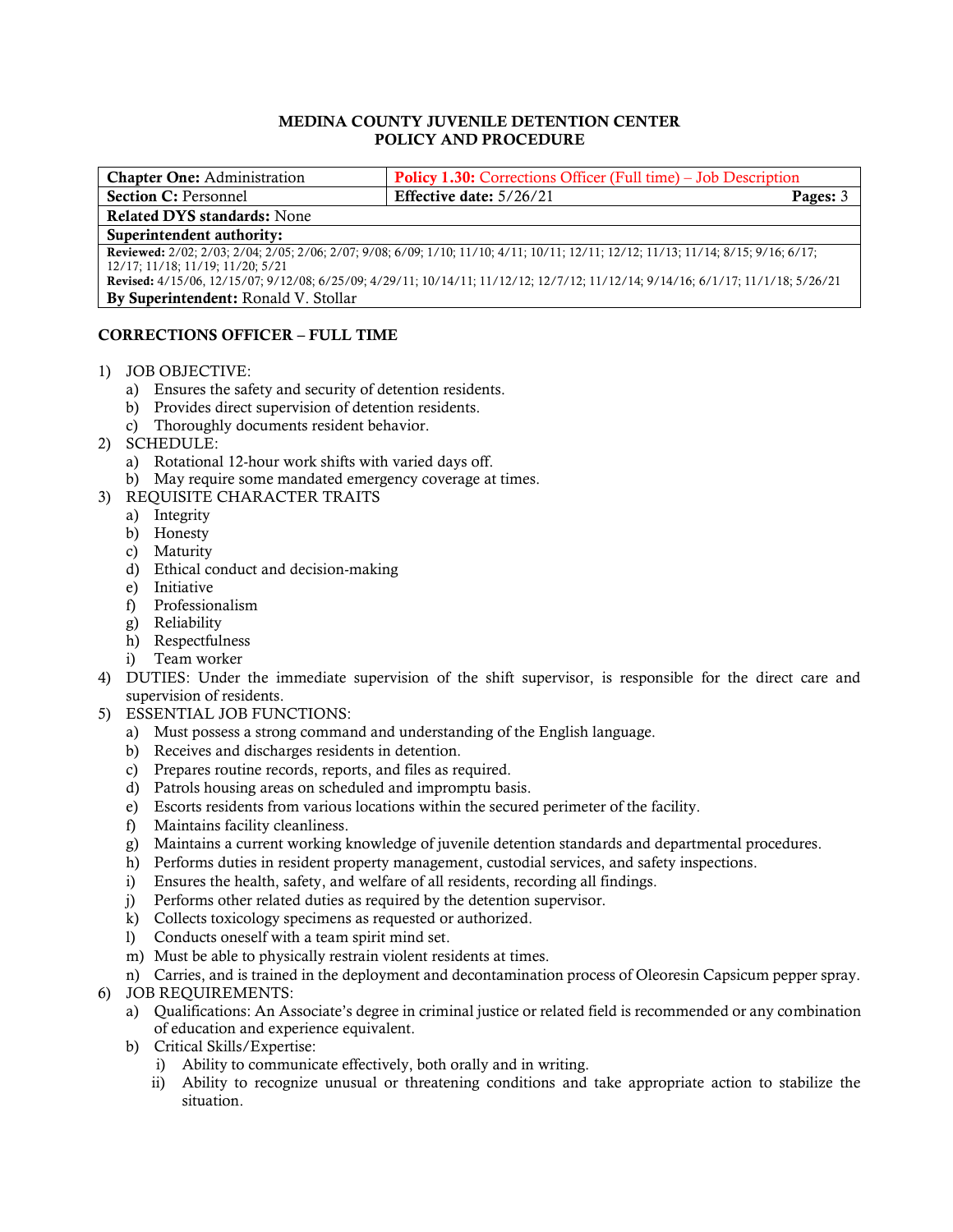- iii) Ability to:
	- (1) Define problems
	- (2) Collect data
	- (3) Establish facts
	- (4) Draw valid conclusions
- iv) Knowledge of:
	- (1) Adolescent concepts
	- (2) Group dynamics
	- (3) Institutional programming
	- (4) Principles of child behavior
- v) Ability to manage and supervise residents
- vi) Valid Ohio Driver License
- c) The corrections officer uses the following equipment:
	- i) Motor vehicle
	- ii) Metal detectors
	- iii) Copier
	- iv) Scanners
	- v) Fax machine
	- vi) Paper shredder
	- vii) Computer
	- viii) Telephone
	- $ix)$  911 tool
	- x) Restraint chair
	- xi) Flashlight
	- xii) Mechanical restraints
	- xiii) Two-way portable radio
	- xiv) Oleoresin Capsicum pepper spray
- 7) DIFFICULTY OF WORK: Work consists of complex, varied, standardized, and non-standardized tasks requiring the application of numerous laws, rules/regulations, and procedures.
- 8) RESPONSIBILITY:

Shall review and sign an acknowledgement that s/he has read and reviewed all Medina County Juvenile Detention Center policies and procedures pertaining to his/her position and adheres to same.

- 9) PHYSICAL EFFORT AND WORK ENVIRONMENT:
	- a) Perform light work that may require lifting of up to 50 pounds.
		- b) Physical Activity:
			- i) Performs the following activities:
			- (1) Balancing
			- (2) Stooping
			- (3) Kneeling
			- (4) Crouching
			- (5) Reaching
			- (6) Standing
			- (7) Walking
			- (8) Lifting
			- (9) Fingering
			- (10) Grasping
			- (11) Talking
			- (12) Hearing
			- (13) Repetitive motions
		- c) Visual Activity:
			- i) Performs work where the seeing job is both close to, and distant from the eyes
			- ii) Computer monitor viewing
		- d) Job Location:
			- i) Works inside and outside and may be exposed to adverse environmental conditions.
			- ii) Exposed to potentially violent offenders on a daily basis.
		- e) Communication: